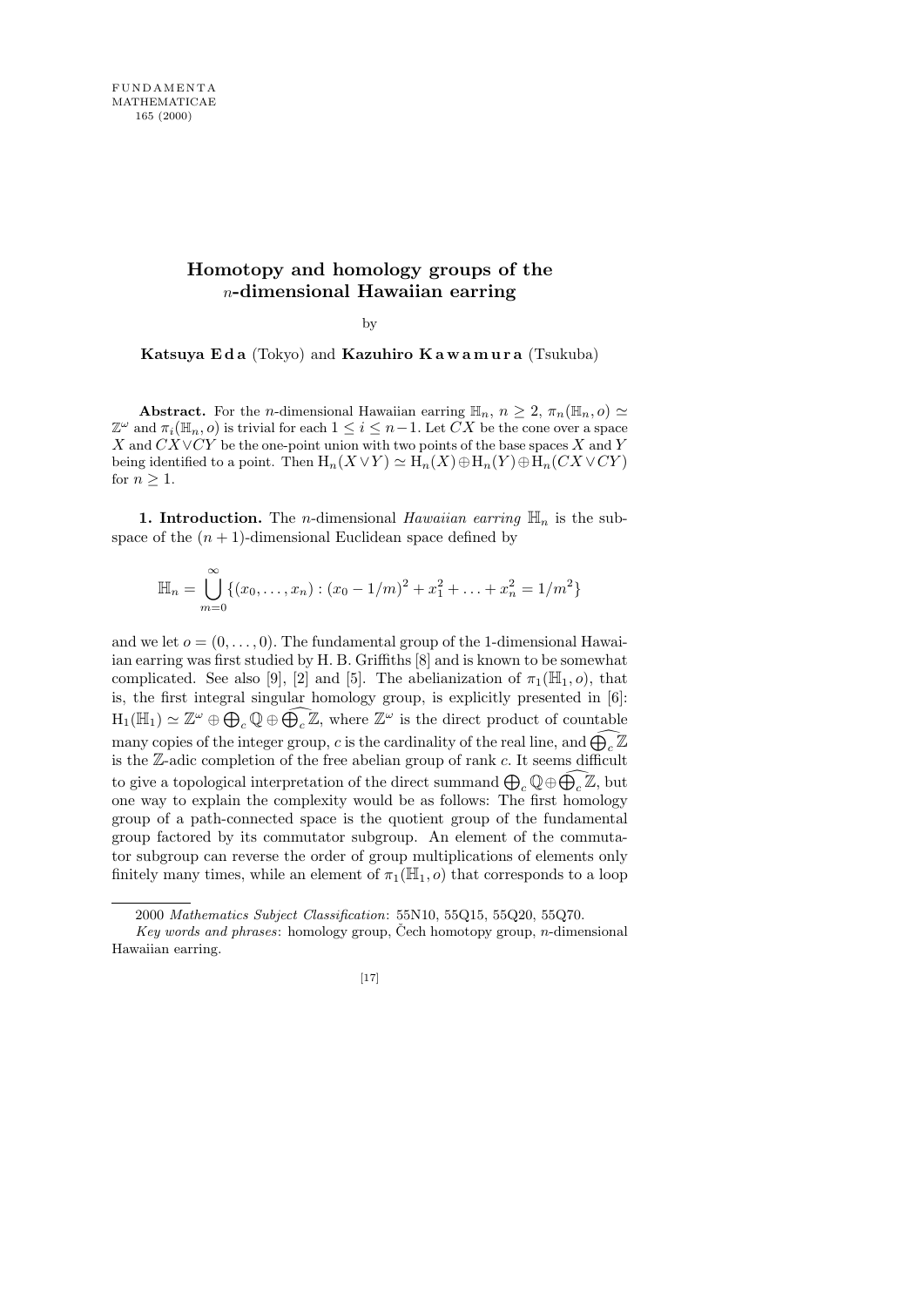in  $\mathbb{H}_1$ , the projection of which to each circle is null-homotopic, need not be "canceled" by finitely many commutativity relations. This has an effect on that complexity.

On the other hand, it is known that  $\pi_n(X, x)$  is an abelian group for each  $n \geq 2$  and for each pointed space  $(X, x)$ . Moreover, as is implicitly stated in [1, p. 295], one can disregard the order of group multiplications on  $\pi_n(X, x)$ in an infinitary sense. In the present paper, we shall make this situation clearer and prove that  $\pi_n(\mathbb{H}_n, o)$  is isomorphic to  $\mathbb{Z}^\omega$  for each  $n \geq 2$ . This result follows from the main theorem which is stated after some preliminary definitions.

Let  $(X_i, x_i)$  be pointed spaces such that  $X_i \cap X_j = \emptyset$  for  $i \neq j$ . The underlying set of a pointed space  $(\bigvee_{i\in I}(X_i,x_i),x^*)$  is the union of all  $X_i$ 's obtained by identifying all  $x_i$  to a point  $x^*$  and the topology is defined by specifying the neighborhood bases as follows:

(1) If  $x \in X_i \setminus \{x_i\}$ , then the neighborhood base of x in  $\bigvee_{i \in I} (X_i, x_i)$  is the one of  $X_i$ ;

(2) The point  $x^*$  has a neighborhood base, each element of which is of the form  $\bigvee_{i\in I\setminus F}(X_i,x_i)\vee\bigvee_{j\in F}U_j$ , where F is a finite subset of I and each  $U_j$  is an open neighborhood of  $x_j$  in  $X_j$  for  $j \in F$ .

A space X is said to be *semi-locally strongly contractible* at  $x \in X$  if there exist a neighborhood U of x and a continuous map  $r: U \times \mathbb{I} \to X$ such that  $r(u, 0) = u, r(u, 1) = x$  for  $u \in U$  and  $r(x, t) = x$  for  $0 \le t \le 1$ . For abelian groups  $A_i$ ,  $\prod_{i\in I} A_i$  denotes the subgroup of the direct product  $\prod_{i\in I} A_i$  consisting of all f's such that  $\{i\in I: f(i)\neq 0\}$  is at most countable. In the next section, we prove:

THEOREM 1.1. Let  $n \geq 2$  and  $X_i$  be an  $(n-1)$ -connected space which is semi-locally strongly contractible at  $x_i$  for each  $i \in I$ . Then  $\pi_n(\bigvee_{i \in I} (X_i, x_i), x^*)$ is isomorphic to the group  $\prod_{i\in I} \pi_n(X_i, x_i)$ .

Since  $\mathbb{H}_n$  is homeomorphic to  $\widetilde{V}_{i \in \mathbb{N}}(S_i, x_i)$ , where  $S_i$  is the *n*-sphere, we have

COROLLARY 1.2. For the n-dimensional Hawaiian earring  $\mathbb{H}_n$ ,  $n \geq 2$ ,  $\pi_n(\mathbb{H}_n, o) \simeq \mathbb{Z}^\omega$  and  $\pi_i(\mathbb{H}_n, o)$  is trivial for each  $1 \leq i \leq n-1$ .

In the last section, we study the singular homology groups of the onepoint unions of spaces. The next theorem generalizes [4, Theorem 1.2].

THEOREM 1.3. Let CX be the cone over a space X and  $CX \vee CY$  be the one-point union with two points of the base spaces  $X$  and  $Y$  being identified to a point. Then

 $H_n(X \vee Y) \simeq H_n(X) \oplus H_n(Y) \oplus H_n(CX \vee CY)$  for  $n \geq 1$ .

As an application, we shall show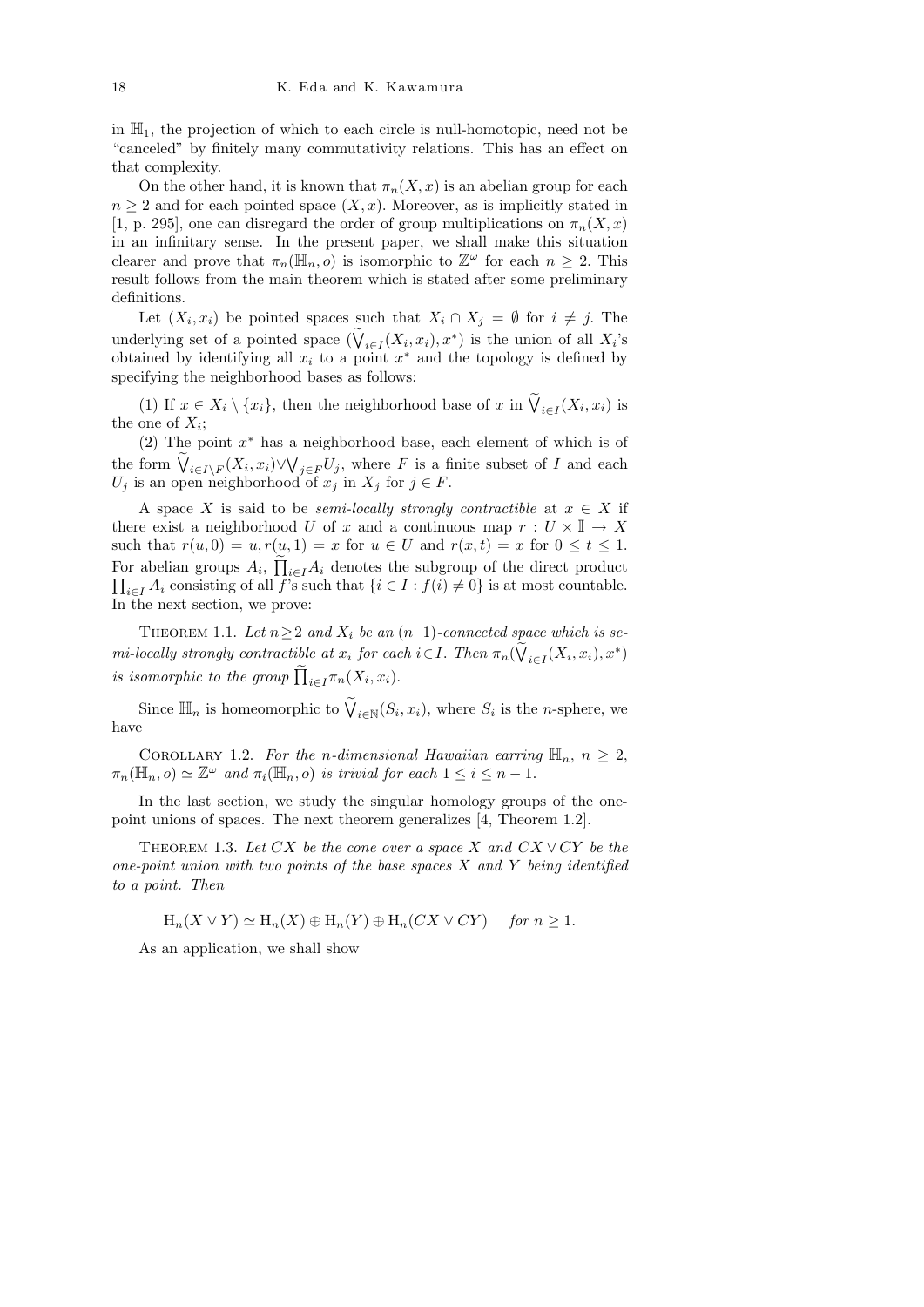COROLLARY 1.4. The homotopy group  $\pi_n(C\mathbb{H}_n \vee C\mathbb{H}_n,o)$  is trivial for  $n \geq 2$ . On the other hand,  $\pi_{m+n-1}(C\mathbb{H}_m \vee C\mathbb{H}_n, o)$  is non-trivial for  $m, n \geq 2$ .

We remark that  $\pi_1(C\mathbb{H}_1 \vee C\mathbb{H}_1, o)$  is non-trivial [7]. Corollary 1.2 and the first half of Corollary 1.4 seem to show a difference between the cases  $n = 1$  and  $n \geq 2$ . However, the second half of Corollary 1.4 indicates that the difference just reflects the effect of the Whitehead products which reduce to the commutators in the case  $m = n = 1$ . (We refer the reader to [4] for the case  $n = 1$ .) The last corollary also shows that we cannot drop the assumption of semi-local strong contractibility in Theorem 1.1. Also we cannot drop the  $(n-1)$ -connectedness of the space  $X_i$  either. An example which indicates this is given by means of the Whitehead product (see [10, Chapter 4, Section 7]). Throughout this paper, all spaces are Tikhonov spaces and all maps are assumed to be continuous unless otherwise stated.

## 2. Lemmas and proof of Theorem 1.1

DEFINITION 2.1. A continuous map  $f: \mathbb{I}^n \to \widetilde{V}_{i \in I}(X_i, x_i)$  with  $f(\partial \mathbb{I}^n) =$  ${x^*}$  is said to be *standard* if there exists a sequence  $(i_m : m < \omega)$  such that  $i_l \neq i_m$  for distinct l and m and  $f(\mathbb{I}^{n-1} \times [1/2^{m+1}, 1/2^m]) \subset X_{i_m}$  for each  $m < \omega$ .

Observe that  $f(\partial(\mathbb{I}^{n-1}\times[1/2^{m+1},1/2^m]))=x^*$  in the definition above. The following is the key step for the proof of Theorem 1.1.

LEMMA 2.2. Let  $n \geq 2$  and let  $X_i$  be an  $(n-1)$ -connected space which is semi-locally strongly contractible for each  $i \in I$ . Then, for any continuous  $map f: \mathbb{I}^n \to \widetilde{V}_{i \in I}(X_i, x_i)$  with  $f(\partial \mathbb{I}^n) = x^*$ , there exists a standard map which is homotopic to f relative to the boundary.

Since the proof of the above lemma is long and somewhat technical, we outline it below, focusing on the main difficulty. Our goal is to construct a homotopy relative to  $\partial I^n$  between the given map f and a standard map. Throughout the remainder of this section, unless otherwise stated, a "homotopy" means a "homotopy relative to  $\partial \mathbb{I}^{n}$ ". Two major obstacles prevent us from proceeding straightforwardly.

1) We have no information, at the beginning, what the preimage  $f^{-1}(X_i)$ looks like. All we could say is that it is a compact subset of  $\mathbb{I}^n$  which may be very complicated. For example, it might be homeomorphic to, say, "Wada Lake". Nor do we know the relationship between two preimages  $f^{-1}(X_i)$  and  $f^{-1}(X_j)$ . They may be linked in a rather complicated way. So our first task is to change f by a homotopy in such a way that the preimage  $f^{-1}(X_i)$  has a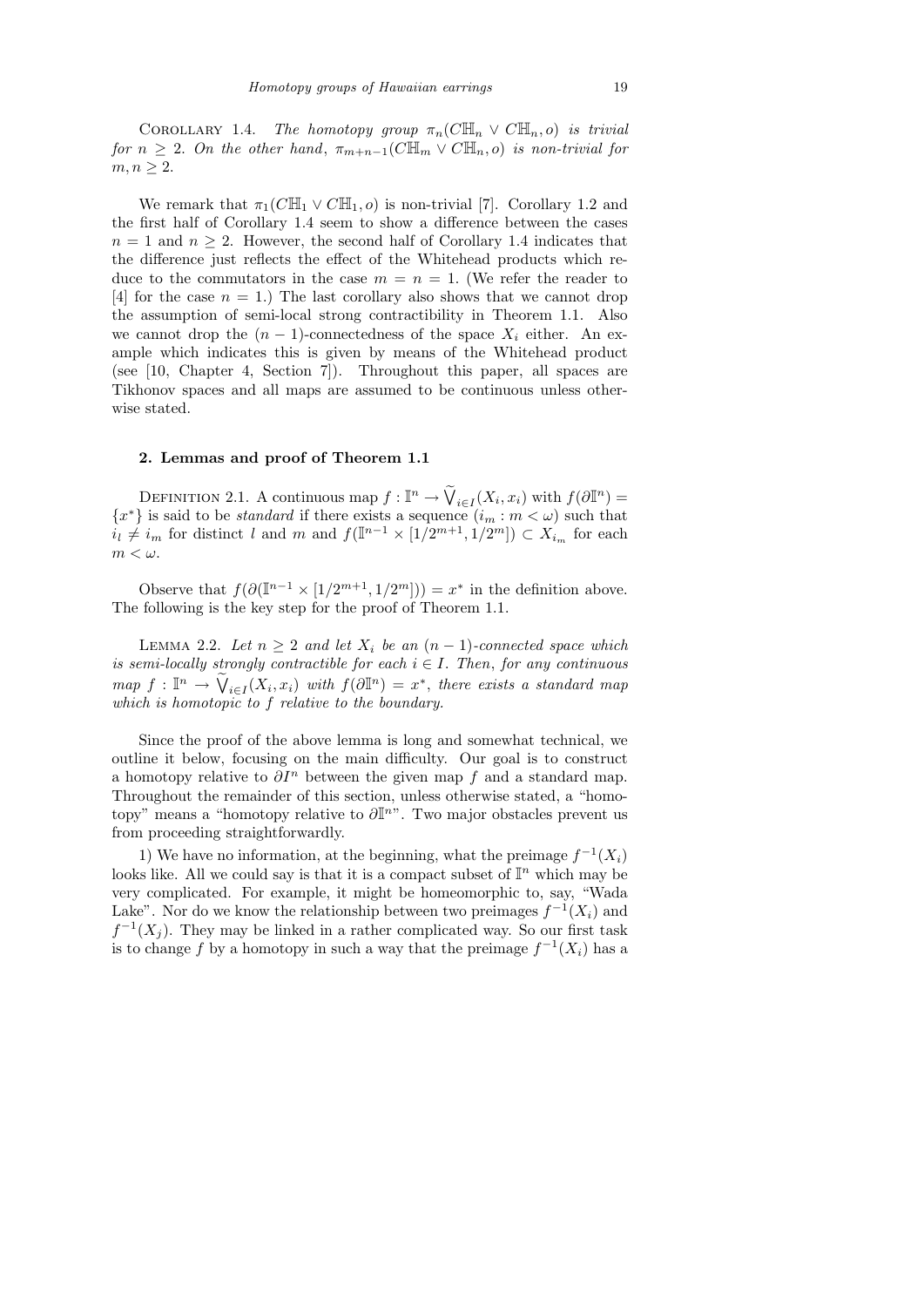"good shape" (such a subset will be called a canonical neighborhood below) for each i. This process is described in Lemmas 2.4 and 2.5. These lemmas produce a map  $g: \mathbb{I}^n \to (\widetilde{\mathsf{V}}_{i \in I}(X_i, x_i), x^*)$  which is homotopic to f such that  $g^{-1}(X_i)$  is the disjoint union of the closures of some canonical neighborhoods.

2) Next we need to "rearrange" these preimages by a homotopy to obtain a standard map. Thus  $g^{-1}(X_i)$  should be contained in  $\mathbb{I}^{n-1} \times [1/2^{i+1}, 1/2^i]$ . Our method here is modeled on the proof of the well known fact:  $\pi_n(X)$ is abelian for each  $n > 2$ . It is somewhat technical but not so difficult to move each of the canonical neighborhoods to the "right place." The difficulty here is that we need to rearrange infinitely many canonical neighborhoods by induction and the continuity of the resulting maps on each inductive step should be retained during the whole procedure. This requires a rather careful construction and the point of this construction is that, once we rearrange a standard neighborhood, all the later stages must keep it fixed. This process is described as the iterated application of the "basic construction" below.

Let us start with auxiliary arguments.

DEFINITION 2.3. A *canonical neighborhood* in  $\mathbb{I}^n$  is an open set of the form  $\prod_{i=1}^{n} (a_n, b_n)$ .

LEMMA 2.4. Let X be an  $(n-1)$ -connected space and P be an n-dimensional polyhedron in  $\mathbb{I}^n$  which is the union of finitely many n-simplexes. Let  $\{D_i \mid 0 \leq i \leq m\}$  be the decomposition of P into those n-simplexes. Suppose that  $f: \mathbb{I}^n \to X$  is a continuous map such that  $f(\partial P \cup \partial \mathbb{I}^n) = \{x^*\}.$  Then there exists a homotopy  $H : \mathbb{I}^n \times \mathbb{I} \to X$  such that

$$
\begin{cases}\nH(u,0) = f(u) & \text{for } u \in \mathbb{I}^n, \\
H(u,t) = x^* & \text{for } u \in \partial \mathbb{I}^n, \ 0 \le t \le 1, \\
H(u,t) = f(u) & \text{for } u \notin \text{int } P, \ 0 \le t \le 1, \\
H(u,1) = x^* & \text{for } u \in \bigcup_{i=0}^m \partial D_i.\n\end{cases}
$$

Proof. Let  $E = \bigcup_{i=0}^{m} \partial D_i \supset \partial P$ . Since X is  $(n-1)$ -connected,  $f|E$  is homotopic to a constant map relative to  $\partial P$ . Let  $H' : E \times \mathbb{I} \to X$  be the relevant homotopy, i.e.

$$
\begin{cases}\nH'(u,0) = f(u) & \text{for } u \in E, \\
H'(u,1) = x^* & \text{for } u \in E, \\
H'(u,t) = x^* & \text{for } u \in \partial P, 0 \le t \le 1.\n\end{cases}
$$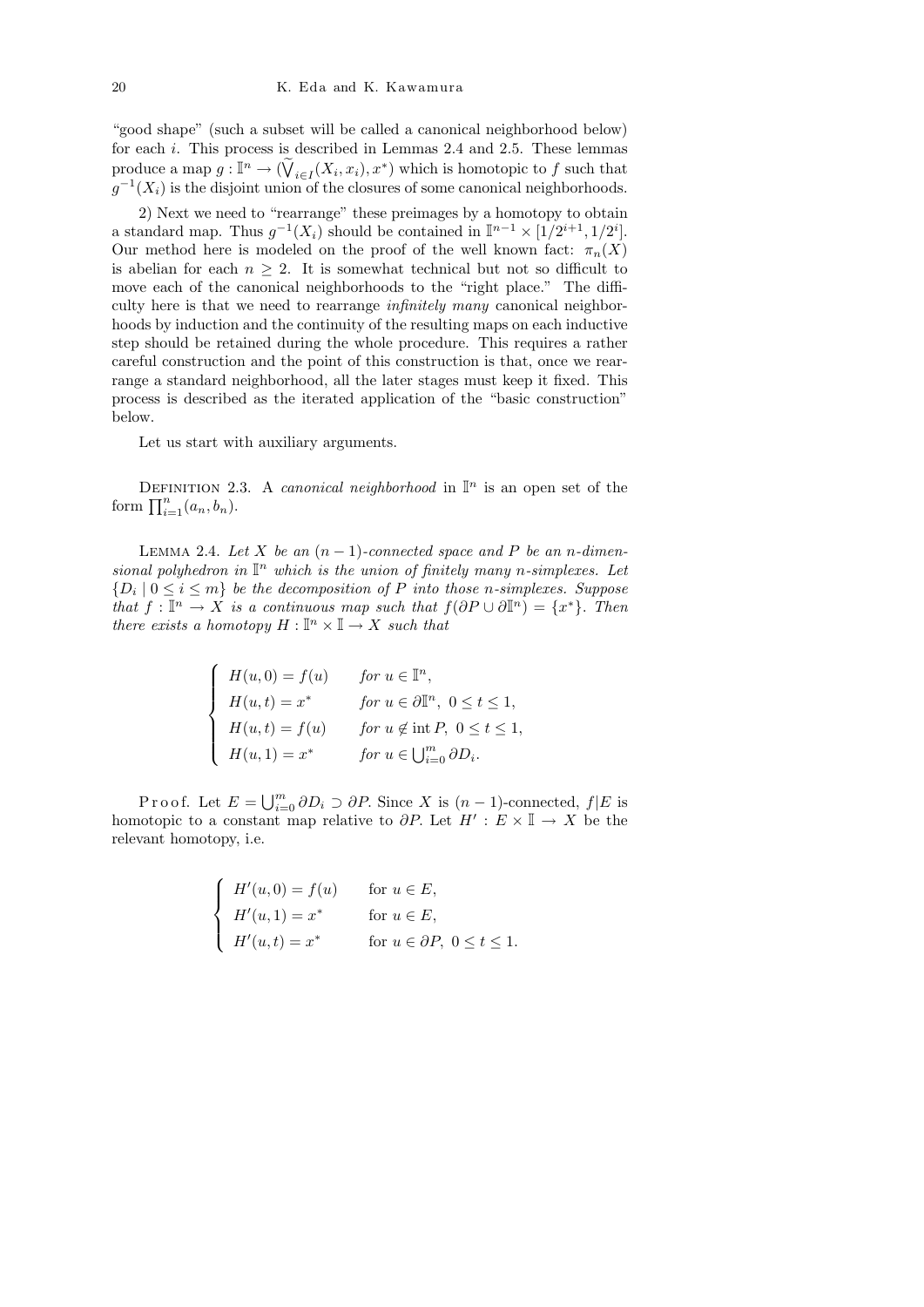Since  $D_j \times \{0\} \cup \partial D_j \times \mathbb{I}$  is a retract of  $D_j \times \mathbb{I}$  for each j, we can extend H' to a map  $H: P \times \mathbb{I} \to X$  such that  $H(u, t) = x^*$  for  $u \in \partial P$  and  $0 \le t \le 1$ . Then H naturally extends to the required homotopy  $H: \mathbb{I}^n \times \mathbb{I} \to \overline{X}$  by defining  $H(u,t) = \dot{f}(u)$  for each  $u \in \text{cl}(\overline{\mathbb{I}}^n \setminus P)$ .

LEMMA 2.5. Let  $n \geq 2$ , let  $X_i$  be an  $(n-1)$ -connected space which is semilocally strongly contractible at  $x_i$  for each  $i \in I$ , and let  $X = \bigvee_{i \in I} (X_i, x_i)$ . Then each continuous map  $f: \mathbb{I}^n \to X$  with  $f(\partial \mathbb{I}^n) = x^*$  is homotopic relative to  $\partial \mathbb{I}^n$  to a map  $g: \mathbb{I}^n \to X$  such that:

• For each i there exist finitely many pairwise disjoint canonical neighborhoods  $\{O_j \mid 0 \leq j \leq m\}$  such that  $f(O_j) \subset X_i$ ,  $f(\partial O_j) = \{x^*\}$  and  $f^{-1}(X_i \setminus \{x_i\}) \subset \overline{\bigcup_{j=0}^{m}} O_j.$ 

P roof. We shall obtain the map g as the limit  $\lim_{m\to\infty} f_m$  of maps  $f_m: \mathbb{I}^n \to X$ , to be constructed inductively. We start with a preliminary construction.

Preliminary construction. Fix  $i \in I$  and let  $O = f^{-1}(X_i \setminus \{x_i\})$ . There exists a neighborhood U of  $x_i$  which semi-locally strongly contracts to  $x_i$ in  $X_i$ . Since  $X_i$  is a Tikhonov space, there exists a continuous function  $F$ :  $\bigvee_{i\in I}(X_i,x_i)\to [0,1]$  such that

$$
F(x) = \begin{cases} 0 & \text{if } x \in X_i \setminus U, \\ 1 & \text{if } x = x^* \text{ or } x \notin X_i. \end{cases}
$$

(The existence of such a function on  $X_i$  directly follows from the definition of the Tikhonov spaces. The function naturally extends to a function on  $\bigvee_{i\in I}(X_i,x_i)$  by the above formula, and the continuity follows from the definition of the topology of  $\widetilde{V}_{i\in I}(X_i,x_i)$ .) Let  $r: U \times \mathbb{I} \to X_i$  be a contraction such that  $r(x_0, t) = x_0$ ,  $r(u, 1) = x_0$ , and  $r(u, 0) = u$   $(u \in U)$ , and let  $K: X \times \mathbb{I} \rightarrow X$  be defined by

$$
K(x,t) = \begin{cases} x & \text{if } x \notin X_i \text{ or } F(x) = 0, \\ r(x,t \cdot \min\{1, 2F(x)\}) & \text{otherwise.} \end{cases}
$$

Define  $H: \mathbb{I}^n \times \mathbb{I} \to X$  by  $H(u,t) = K(f(u),t)$ . Let  $h(u) = H(u,1)$  and  $O' = h^{-1}(X_i \setminus \{x_i\})$ . Then H is a homotopy between f and h relative to  $\partial \mathbb{I}^n$ , and we have cl  $O' \subset O$ . There exists an *n*-dimensional polyhedron *F* which is the union of the closures of finitely many canonical neighborhoods such that cl  $O' \subset \text{int } P \subset P \subset O$ . Now, applying Lemma 2.4 to h and P, we obtain a map h' which is homotopic to h relative to  $\partial \mathbb{I}^n$  such that  $h'^{-1}(X_i \setminus \{x_i\})$  is covered by a pairwise disjoint collection of finitely many canonical neighborhoods whose boundaries are all mapped to  $\{x^*\}$  by  $h'$ .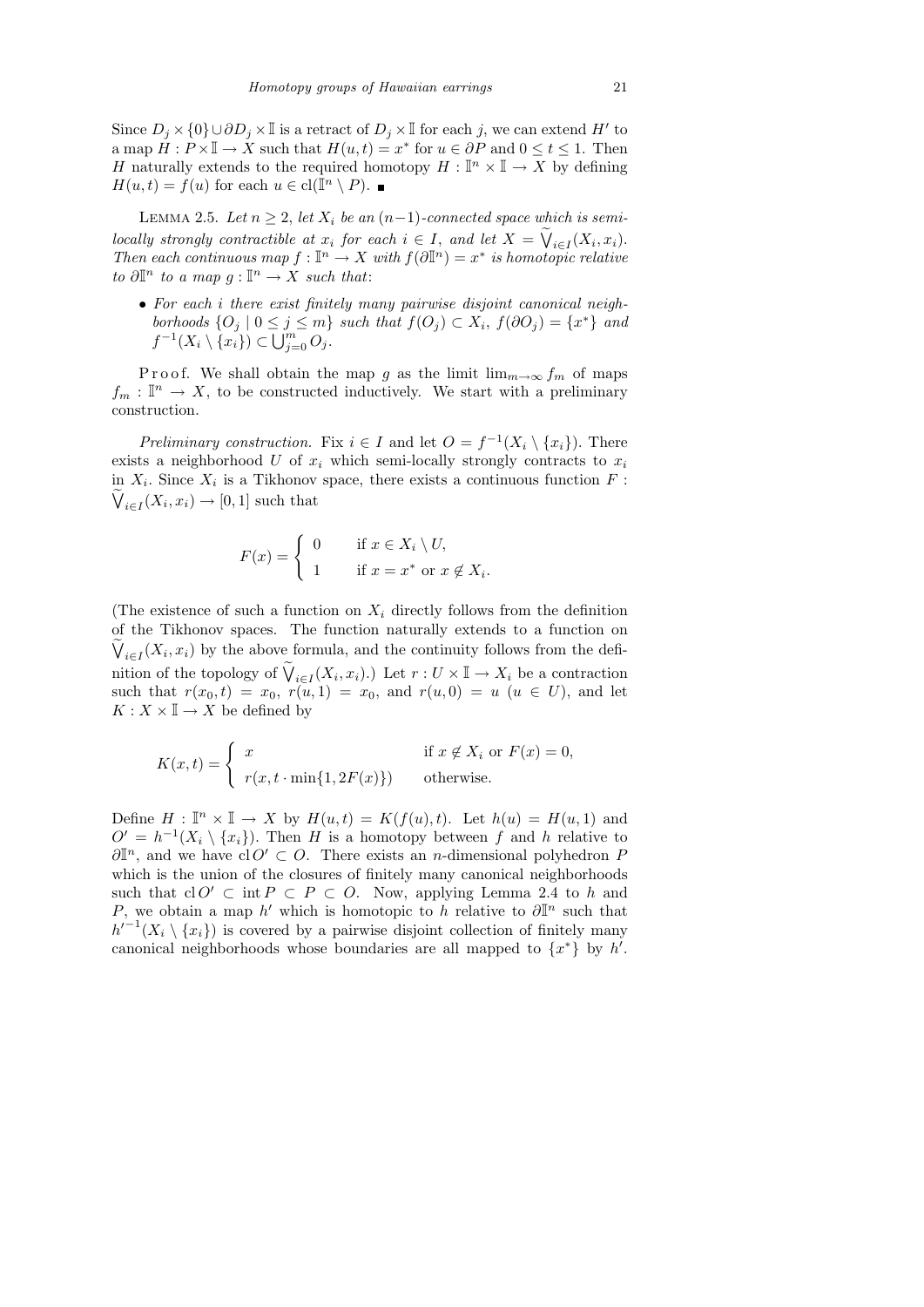Here we remark that the homotopy between  $f$  and  $h'$  above fixes points in  $f^{-1}(\bigvee_{j\in I\setminus\{i\}}(X_j, x_j)).$ 

Inductive construction of  $f_m$ . Let  $i_m$   $(m < \omega)$  be an enumeration of the indices i such that  $(X_i \setminus \{x_i\}) \cap \text{Im}(f) \neq \emptyset$ . We inductively define continuous maps  $f_m: \mathbb{I}^n \to X$  and homotopies  $H_m: \mathbb{I}^n \times [1 - 1/2^m, 1 - 1/2^{m+1}] \to X$ from  $f_m$  to  $f_{m+1}$  for each m. Let  $f_0 = f$ . Suppose that we have defined a map  $f_m$ . We perform the preliminary construction above for  $i = i_m$  and obtain a map  $f_{m+1}$  via a homotopy  $H_m$ :  $\mathbb{I}^n \times [1 - 1/2^m, 1 - 1/2^{m+1}] \to X$ relative to  $\partial \mathbb{I}^n \cup f_m^{-1}(\widetilde{V}_{j\in I\setminus\{i_m\}}(X_j,x_j)).$  This completes the inductive construction.

Since  $f_m = f_l$  on  $f_l^{-1}(X_{i_l})$  for each  $m > l$ , it follows that the limit map  $g = \lim_{m \to \infty} f_m$  exists and is continuous. Now, it is easy to see that g has the desired properties. This completes the proof of Lemma 2.5.  $\blacksquare$ 

Next we introduce a "Basic Construction" as the composition of some auxiliary homotopies (a) and (b) below. Given a map  $f$  as in the conclusion of Lemma 2.5, the Basic Construction describes the process of "moving up" a canonical neighborhood P with  $f(\partial P) = x^*$ . As previously mentioned, the construction is inspired by the proof of the fact that the higher homotopy groups are abelian.

Auxiliary homotopies. (a) Let  $\prod_{i=1}^{n} (c_i, d_i)$  be a canonical neighborhood and let  $f: \mathbb{I}^n \to X = \widetilde{\mathsf{V}}_{i \in I}(X_i, x_i)$  satisfy  $f(\prod_{i=1}^{n-1} [c_i, d_i] \times \{c_n, d_n\}) = \{x^*\}$ and

- (a.1)  $f(\prod_{i=1}^{n-2} [c_i, d_i] \times \{d_{n-1}\} \times [c_n, d_n]\}) = \{x^*\}$  or (a.2)  $f(\prod_{i=1}^{n-2} [c_i, d_i] \times \{c_{n-1}\} \times [c_n, d_n]\}) = \{x^*\}.$
- 

We shall homotope  $f$  to a map  $f_0$  such that

$$
f_0\Big(\prod_{i=1}^{n-2} [c_i, d_i] \times [(c_{n-1} + d_{n-1})/2, d_{n-1}] \times [c_n, d_n] \} \Big) = \{x^*\}
$$

 $(f$  (a.1) holds) or

$$
f_0\Big(\prod_{i=1}^{n-2} [c_i, d_i] \times [c_{n-1}, (c_{n-1} + d_{n-1})/2] \times [c_n, d_n] \} \Big) = \{x^*\}
$$

(if (a.2) holds) respectively.

When  $f(\prod_{i=1}^{n-2} [c_i, d_i] \times \{d_{n-1}\} \times [c_n, d_n]) = \{x^*\}$ , we define a homotopy relative to  $\partial \mathbb{I}^n$  from f to a map f<sub>0</sub> which is constantly  $x^*$  on  $\prod_{i=1}^{n-2} [c_i, d_i]$  ×  $[(c_{n-1}+d_{n-1})/2, d_{n-1}]\times [c_n, d_n]$ . The homotopy is given as follows. Define  $K_0: (\mathbb{I}^{n-2} \times \mathbb{I} \times \mathbb{I}) \times \mathbb{I} \to X$  by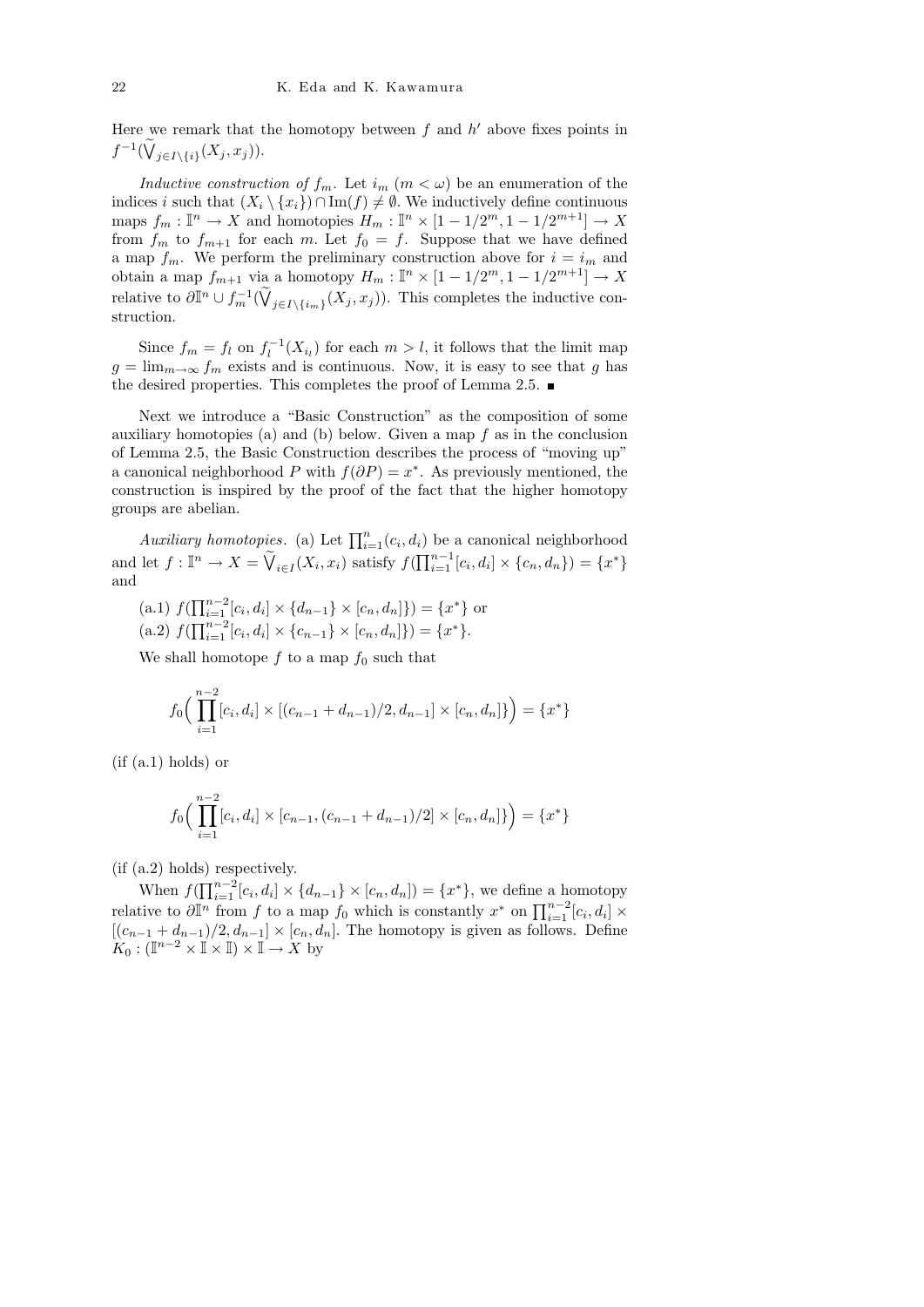$$
K_0((s, u, v), t)
$$
\n
$$
= \begin{cases}\nf\left(s, c_{n-1} + \frac{2(d_{n-1} - c_{n-1})}{(d_{n-1} - c_{n-1})(1+t)}(u - c_{n-1}), v\right) \\
for s \in \prod_{i=1}^{n-2} [c_i, d_i], \\
c_{n-1} \le u \le (c_{n-1}(1-t) + d_{n-1}(1+t))/2, \\
c_n \le v \le d_n; \\
for s \in \prod_{i=1}^{n-2} [c_i, d_i], \\
(c_{n-1}(1-t) + d_{n-1}(1+t))/2 \le u \le d_{n-1}, \\
c_n \le v \le d_n; \\
f(s, u, v) \quad \text{otherwise.}\n\end{cases}
$$

Then  $K_0((s, u, v), 1) = f(s, u, v)$ , and  $f_0(s, u, v) = K_0((s, u, v), 0)$  has the desired property. When  $f(\prod_{i=1}^{n-2} [c_i, d_i] \times \{c_{n-1}\} \times [c_n, d_n]) = \{x^*\}$ , we similarly define a homotopy  $K_1$  from f to a map  $f_1$  which is constantly  $x^*$  on  $\prod_{i=1}^{n-2} [c_i, d_i] \times [c_{n-1}, (c_{n-1} + d_{n-1})/2] \times [c_n, d_n].$ 

(b) Next we consider a map  $f: \mathbb{I}^n \to X$  such that  $f(\prod_{i=1}^{n-1}[c_i, d_i] \times$  $[\alpha, d_n]$  =  $f(\partial(\prod_{i=1}^n[c_i, d_i])) = \{x^*\},$  where  $c_n < \alpha \leq \beta < d_n$ , and construct a homotopy  $K_2: (\mathbb{I}^{n-1} \times \mathbb{I}) \times \mathbb{I} \to X$  that "moves continuously the subset  $\prod_{i=1}^{n-1} [c_i, d_i] \times [c_n, \alpha]$  up to the level  $\prod_{i=1}^{n-1} [c_i, d_i] \times [\beta, d_n]$ ." Precisely, let

$$
K_2((s, u), t)
$$
\n
$$
= \begin{cases}\nf\left(s, c_n + \frac{u - tc_n - (1 - t)\beta}{t(\alpha - c_n) + (1 - t)(d_n - \beta)}(\alpha - c_n)\right) \\
\text{for } s \in \prod_{i=1}^{n-1} [c_i, d_i], u \in [tc_n + (1 - t)\beta, t\alpha + (1 - t)d_n]; \\
x^* \quad \text{for } s \in \prod_{i=1}^{n-1} [c_i, d_i], \\
u \in [c_n, tc_n + (1 - t)\beta] \cup [t\alpha + (1 - t)d_n, d_n]; \\
f(s, u) \quad \text{otherwise.} \n\end{cases}
$$

*Basic Construction.* Let  $f : \mathbb{I}^n \to X$  be a map satisfying the conclusion of Lemma 2.5 such that  $f(s, p) = f(s, q) = x^*$  for  $s \in \mathbb{I}^{n-1}$ , where  $0 \leq p <$  $q \leq 1$ . Take a pairwise disjoint family P of canonical neighborhoods so that  $f^{-1}(X \setminus \{x^*\}) \cap (\mathbb{I}^{n-1} \times [0,q]) \subset \bigcup_{i}^{\sim} \mathcal{P} \subset \mathbb{I}^{n-1} \times [0,q]$  and  $f(\partial P) = \{x^*\}$  for each  $P \in \mathcal{P}$ . Fix  $P = \prod_{i=1}^{n} (a_i, b_i) \in \mathcal{P}$  with  $b_n \leq p$ . We shall construct a map h such that:

(B1) h is homotopic to f relative to  $\partial \mathbb{I}^n \cup (\mathbb{I}^{n-1} \times [q, 1]).$ 

(B2) Define  $f': \mathbb{I}^{n-1} \times [0,p] \to X$  by:  $f'(s,u) = x^*$  if  $(s,u) \in P$  and  $f'(s, u) = f(s, u)$  otherwise. Then f' and  $h|\mathbb{I}^{n-1}\times[0, p]$  are homotopic relative to  $\partial(\mathbb{I}^{n-1} \times [0,p]).$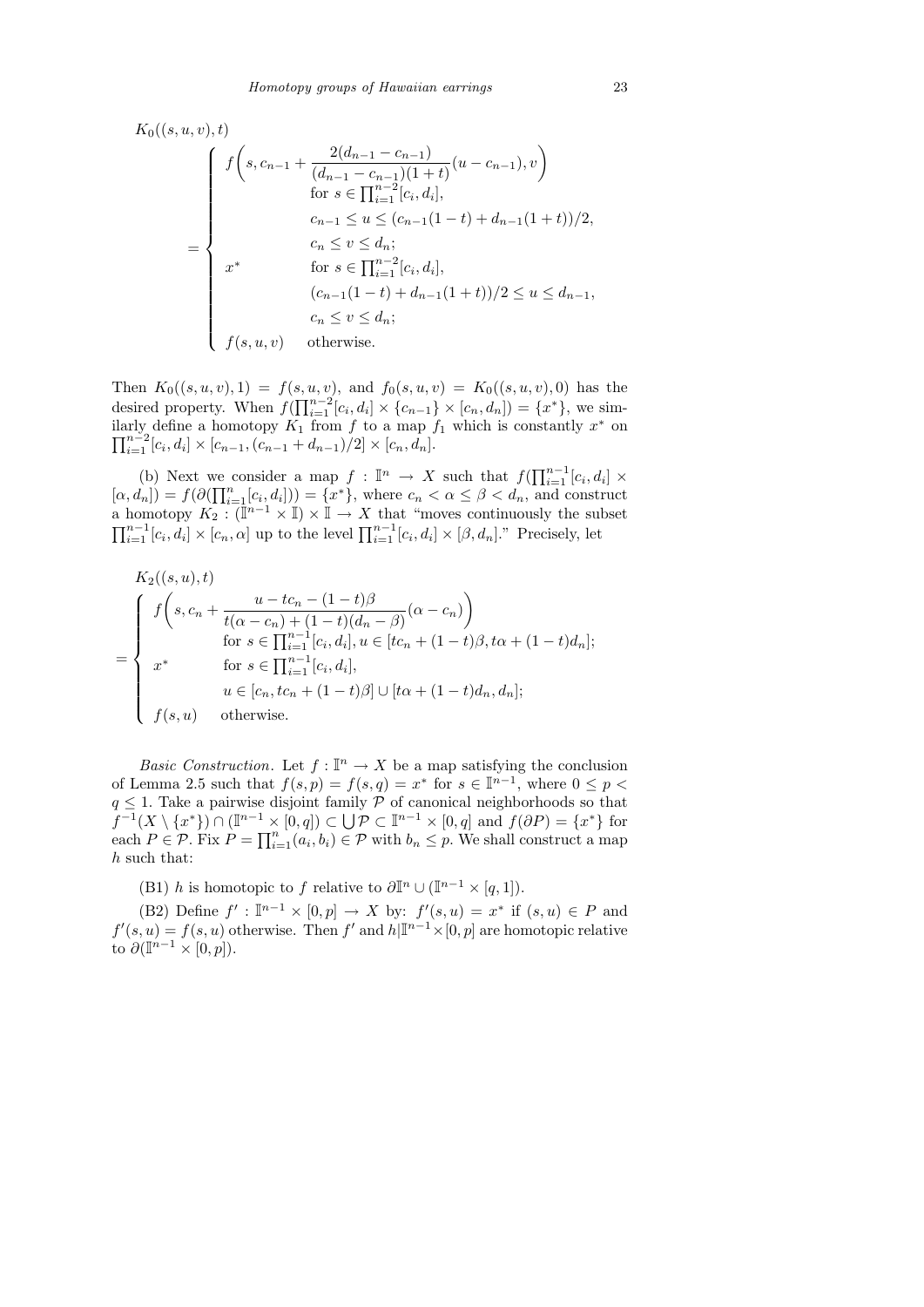

STEP 1: Let  $J = \mathbb{I}^{n-2} \times \{b_{n-1}\} \times [b_n, q]$  (see Figure 1). For each  $Q \in \mathcal{P}$ , take a standard neighborhood  $Q' \subset Q$  so that  $Q' \cap J = \emptyset$  and let  $\mathcal{P}' = \{Q' :$  $Q \in \mathcal{P}$ . Applying (a) above to construct homotopies in each Q separately and putting these together, we have a map  $g_0$ , the continuity of which is guaranteed by the topology of  $X$ , such that

- $g_0(Q \setminus Q') = \{x^*\}$  for  $Q \in \mathcal{P}$ ,
- $g_0$  is homotopic to f relative to  $\mathbb{I}^n \setminus \bigcup \mathcal{P}$ ,
- $g_0^{-1}(X \setminus \{x^*\}) \subset \bigcup \mathcal{P}'$ , and
- $g_0(J) = \{x^*\}$

(see Figure 2).

STEP 2. Applying (a) again to  $g_0$  for  $c_i = 0$ ,  $d_i = 1$   $(i \leq n-2)$ ,  $c_{n-1} = a_{n-1}, d_{n-1} = b_{n-1}, c_n = b_n$  and  $d_n = q$ , we obtain a map  $g_1$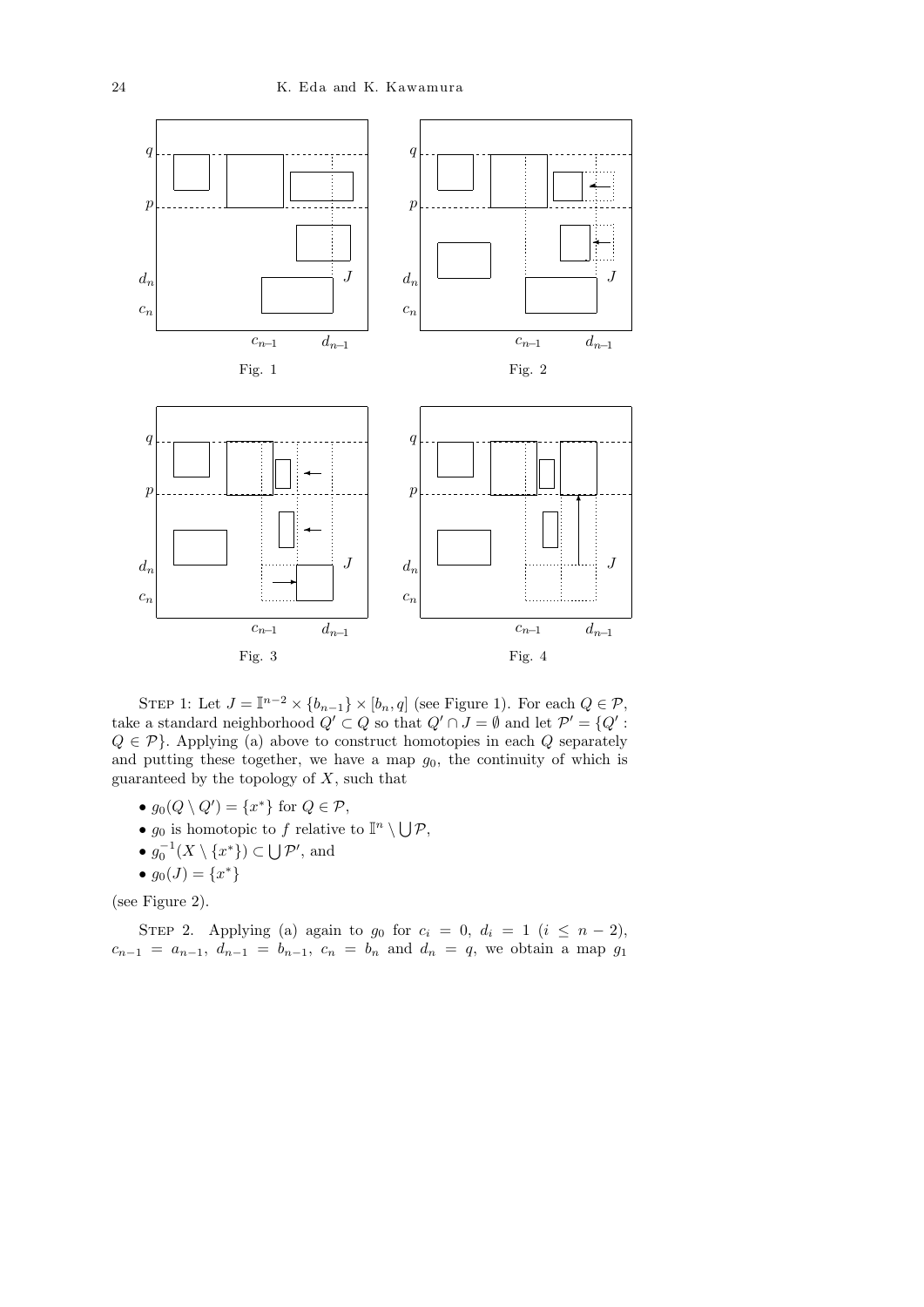which is homotopic to  $g_0$  relative to  $\partial \mathbb{I}^{n-1} \times [q,1]$  and such that  $g_1(\mathbb{I}^{n-2} \times$  $[(a_{n-1} + b_{n-1})/2, b_n] \times [b_n, q] = x^*$ . Apply (a) once more to  $g_1$  for  $c_i = a_i$ ,  $d_i = b_i$   $(i \leq n)$  to obtain a map  $q_2$  such that

- $g_2(\prod_{i=1}^{n-2} [a_i, b_i] \times [a_{n-1}, (a_{n-1} + b_{n-1})/2] \times [a_n, b_n]) = \{x^*\},\$
- $g_2|\prod_{i=1}^n [a_i, b_i]$  is homotopic to  $g_0|\prod_{i=1}^n [a_i, b_i]$  relative to  $\partial \prod_{i=1}^n [a_i, b_i]$ ;
- $g_2(\prod_{i=1}^{n-2} [a_i, b_i] \times [(a_{n-1} + b_{n-1})/2g, b_{n-1}] \times [b_n, q]) = \{x^*\};$
- $g_2$  is homotopic to  $g_0$  relative to  $\mathbb{I}^{n-1} \times [q, 1]$

(see Figure 3).

STEP 3. Finally, applying (b) to  $g_2$  for  $c_i = a_i$ ,  $d_i = b_i$   $(i \leq n-2)$ ,  $c_{n-1} = (a_{n-1} + b_{n-1})/2$ ,  $d_{n-1} = b_{n-1}$ ,  $c_n = a_n$ ,  $d_n = q$ ,  $\alpha = b_n$ , and  $\beta = p$ , we obtain a map h which is homotopic to f relative to  $\partial \mathbb{I}^n \cup \mathbb{I}^{n-1} \times [q, 1]$  (see Figure 4).

Now, we can see that the composition of the above four homotopies (between f and h) is a homotopy relative to  $\partial \mathbb{I}^n \cup (\mathbb{I}^{n-1} \times [q,1])$ , and h satisfies the required condition. This construction of  $h$  and a homotopy between f and h are called the Basic Construction below.

Proof of Lemma 2.2. We may assume that f satisfies the conclusion of Lemma 2.5 and also  $f(s, u) = x^*$  for  $1/2 \le u \le 1$ . Let  $(i_m : m < \omega)$  be an enumeration of  $\{i \in I : \text{Im}(f) \cap (X_i \setminus \{x_i\}) \neq \emptyset\}$  without repetition. (If the last set is finite, the conclusion is well known and so we assume, at the outset, that infinitely many  $X_i$ 's intersect Im(f).) We define maps  $f_m: \mathbb{I}^n \to X$  and homotopies  $H_m: \mathbb{I}^n \times [1/2^{m+1}, 1/2^m] \to X$  by induction. First (= the 0th step), let  $f_0 = f$  and take a collection  $P_0$  of finitely many pairwise disjoint canonical neighborhoods which covers  $f_0^{-1}(X_{i_0})$ . Performing the Basic Construction for each member of the collection  $P_0$  and for  $p =$  $1/2 + 1/4$ ,  $q = 1$ , we have a homotopy  $H_0: \mathbb{I}^n \times [1/2, 1] \rightarrow X$  relative to  $\mathcal{O}(\mathbb{I}^n)$  such that  $H_0(a,1) = f(a)$  and  $f_1(a) = H_0(a,1/2)$  satisfies  $f_1^{-1}(X_{i_0}) \subset$  $\mathbb{I}^{n-1} \times [3/4, 1].$ 

In the mth step, we consider the subspace  $X_{i_m}$  and take a collection  $P_m$  of finitely many pairwise disjoint canonical neighborhoods which covers  $f_m^{-1}(X_{i_m})$ . Performing the basic constructions finitely many times for the map  $f_m$  and  $p = 1/2 + 1/2^{m+2}$ ,  $q = 1/2 + 1/2^{m+1}$ , we obtain a homotopy  $H_m: \mathbb{I}^n \times [1/2^{m+1}, 1/2^m] \to X$  such that

- $H_m(s, u, t) = f_m(s, u)$  for  $(s, u) \in \mathbb{I}^{n-1} \times [1/2 + 1/2^{m+1}, 1] \cup \partial \mathbb{I}^n$ ,  $1/2^{m+1} \le t \le 1/2^m;$
- if  $H_m(s, u, 1/2^{m+1}) \in X_{i_k} \backslash \{x_{i_k}\}\$ , then  $1/2+1/2^{k+2} \le u \le 1/2+1/2^{k+1}$ for each  $k \leq m$ .

Finally, define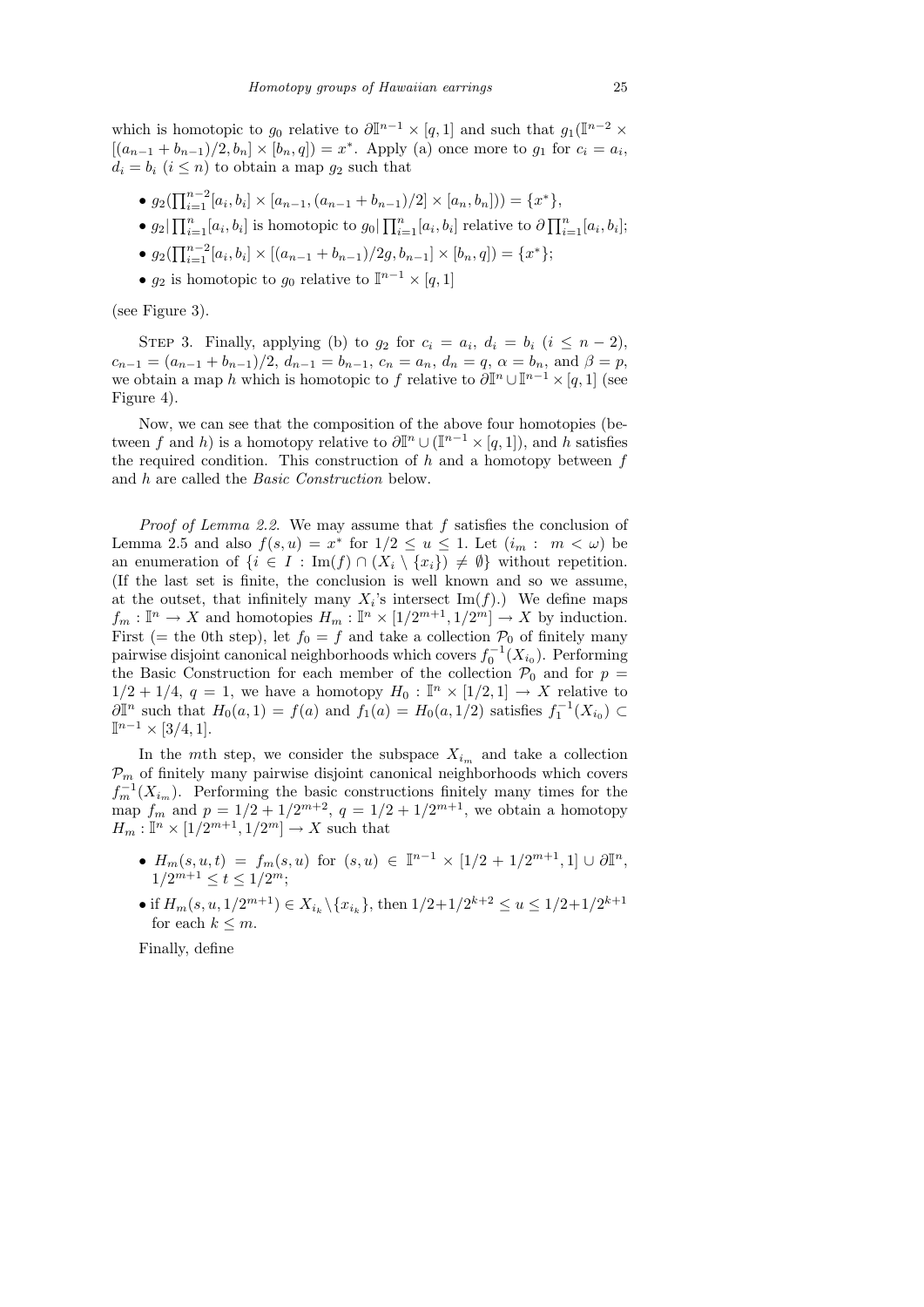$$
\begin{cases}\nH(s, u, t) = H_m(s, u, t) & \text{for } 1/2^{m+1} \le t \le 1/2^m, \\
H(s, u, 0) = x^* & \text{if } 0 \le u \le 1/2, \\
H(s, u, 0) = H_m(s, u, 1/2^{m+1}) & \text{if } 1/2 + 1/2^{m+1} \le u \le 1/2 + 1/2^m,\n\end{cases}
$$

and  $h(s, u) = H(s,(1 + u)/2, 0)$ . Then H is continuous and consequently h is homotopic to f relative to the boundary. It is easy to see that h is standard.

*Proof of Theorem 1.1.* Let  $r_i : \bigvee_{i \in I} (X_i, x_i) \to (X_i, x_i)$  be the canonical retraction and  $r_{i*}: \pi_n(\dot{V}_{i \in I}(X_i, x_i), x^*) \to \pi_n(X_i, x_i)$  the induced homomorphism. Define  $h : \pi_n(\bigvee_{i \in I} (X_i, x_i), x^*) \to \prod_{i \in I} \pi_n(X_i, x_i)$  by  $p_i h(x) = r_{i*}(x)$ , where  $p_i: \prod_{i\in I} \pi_n(X_i, x_i) \to \pi_n(X_i, x_i)$  is the projection. Since  $\mathbb{I}^n$  is separable, it follows that  $\text{Im}(h) \subset \prod_{i \in I} \pi_n(X_i, x_i)$ . Since, for each countable sequence  $(i_m : m < \omega)$  with  $i_m \neq i_n$   $(m \neq n)$ ,  $(X_{i_m} : m < \omega)$  converges to  $x^*$ , *h* is surjective.

Now, it suffices to show that h is injective. Let  $h([f]) = 0$ , where [f] denotes the homotopy class relative to the boundary. By Lemma 2.2, we may assume that f is standard; let  $(i_m : m < \omega)$  be the corresponding sequence. Then  $r_{i_m*}([f]) = 0$  for each  $m < \omega$ . Since  $r_{i_m} f(s, u) = x^*$  for  $u \leq 1/2^{m+1}$  or  $u \geq 1/2^m$ ,  $f|\mathbb{I}^{n-1} \times [1/2^{m+1}, 1/2^m]$  is null-homotopic relative to the boundary; let  $H_m : \mathbb{I}^{n-1} \times [1/2^{m+1}, 1/2^m] \times \mathbb{I} \to X$  be the relevant homotopy. Define  $H: \mathbb{I}^n \times \mathbb{I} \to X$  by  $H|\mathbb{I}^{n-1} \times [1/2^{m+1}, 1/2^m] \times \mathbb{I} = H_m$ for each  $m < \omega$  and  $H(s, 0, t) = x^*$ . Then H is a homotopy from f to the constant map relative to the boundary.

3. Proofs of Theorem 1.3 and Corollary 1.4. The cone  $CX$  over a space X is the quotient space of the cylinder  $X \times \mathbb{I}$  obtained by shrinking  $X \times \{1\}$  to a point. Let  $p : X \times \mathbb{I} \to CX$  be the canonical projection. For a subset A of I, let  $C_A X = p(X \times A) \subset C X$ . We identify X with the subset  $p(X \times \{0\})$  of CX. The one-point union of pointed spaces  $(X, x)$  and  $(Y, y)$ is the quotient space obtained from the disjoint union  $X \cup Y$  by identifying x and y. It is denoted by  $(X, x) \vee (Y, y)$  and frequently abbreviated to  $X \vee Y$ when no confusion occurs. Throughout the remaining part of the paper, we assume that the base point of the cone CX of a pointed space  $(X, x)$  is  $p(x, 0)$ and is simply denoted by x under the above identification.

*Proof of Theorem 1.3.* Let  $A = C_{(1/3,1]}X \cup C_{(1/3,1]}Y$  and  $B = C_{[0,2/3)}X \vee C_{[0,1/3]}Y$  $C_{[0,2/3)}Y$ . Then A and B are open subsets of  $CX\vee CY$  with  $A\cup B = CX\vee CY$ , and  $A \cap B$  has the same homotopy type as the disjoint union  $X \cup Y$ . Consider the following part of the Mayer–Vietoris sequence:

$$
H_n(A \cap B) \xrightarrow{\alpha} H_n(A) \oplus H_n(B) \xrightarrow{\beta} H_n(A \cup B) \xrightarrow{\partial} H_{n-1}(A \cap B)
$$
  

$$
\xrightarrow{\gamma} H_{n-1}(A) \oplus H_{n-1}(B).
$$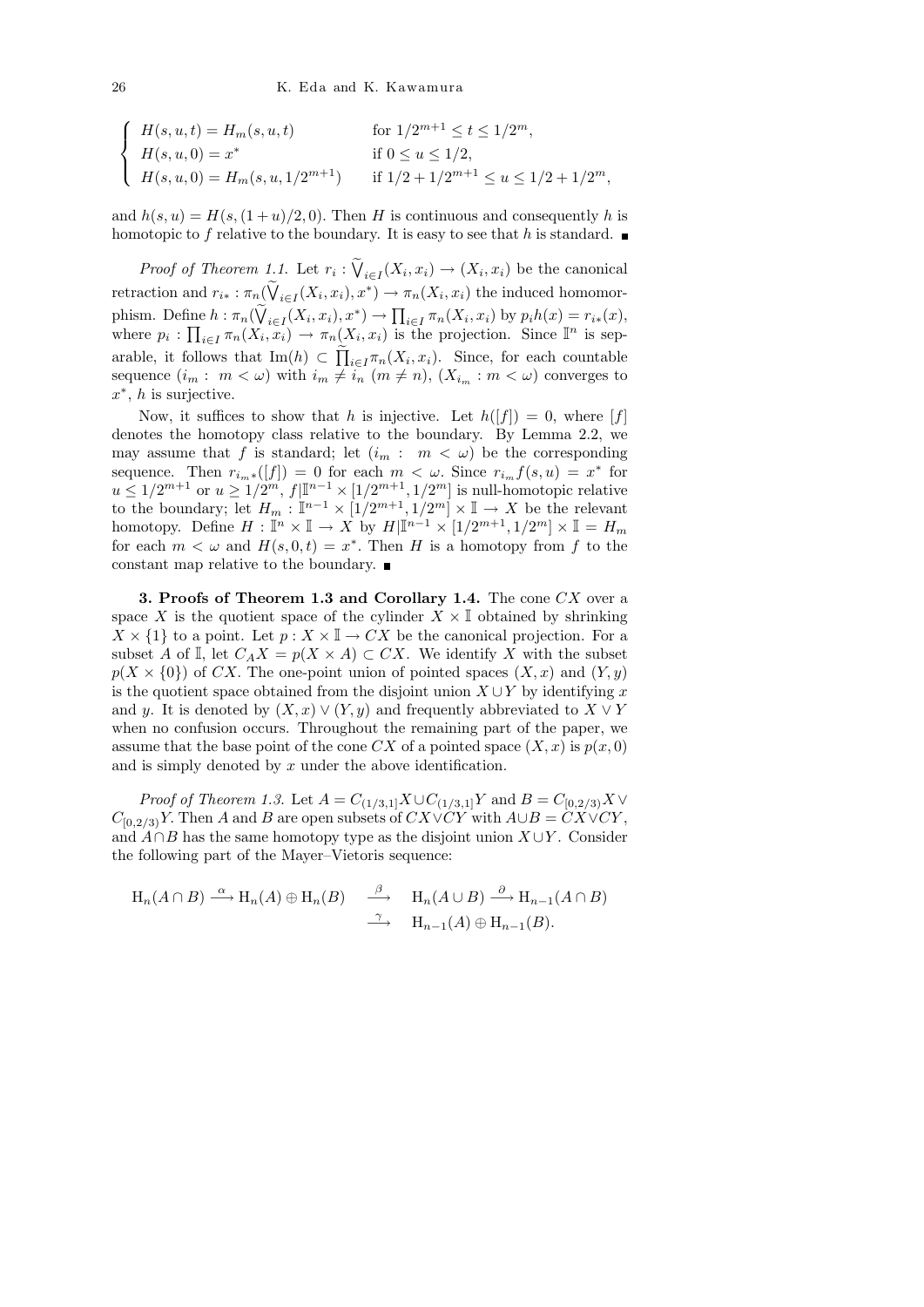For simplicity, we assume that  $n > 2$ . The argument for the case  $n = 1$  is an easy modification. First notice that  $H_i(A \cap B) \simeq H_i(X) \oplus H_i(Y)$ . Since A has the homotopy type of the space of two points and  $n \geq 2$ , we see that  $H_n(A) = H_{n-1}(A) = 0$ . In addition, B has the homotopy type of the one-point union  $X \vee Y$ , and hence  $H_i(B) \simeq H_i(X \vee Y)$ . Let  $i_X : X \hookrightarrow X \vee Y$ and  $i_Y : Y \hookrightarrow X \vee Y$  be the inclusion maps, and let  $r_X : X \vee Y \to X$  and  $r_Y : X \vee Y \to Y$  be the canonical retractions. Clearly  $r_X \circ i_X = id$  and  $r_Y \circ i_Y = id$ . Under the above isomorphisms, the homomorphisms  $\alpha$  and  $\gamma$ correspond to the homomorphism induced by  $(i_X)_* + (i_Y)_* = h$  and hence both have the left inverse  $(r_X)_* + (r_Y)_*$ . In particular,  $\gamma$  is injective. Also it is easy to see that the homomorphism  $\beta$  corresponds to the one induced by  $i: X \vee Y \hookrightarrow CX \vee CY$ . Therefore the above sequence reduces to the following split short exact sequence:

$$
0 \longrightarrow H_n(X) \oplus H_n(Y) \xrightarrow{h} H_n(X \vee Y) \xrightarrow{i_*} H_n(CX \vee CY) \longrightarrow 0
$$

Therefore the conclusion of the theorem follows.  $\blacksquare$ 

*Proof of Corollary 1.4.* We show that  $\pi_i(C\mathbb{H}_n \vee C\mathbb{H}_n) = \{0\}$  for  $1 \leq i \leq n$ by induction on i. Since the space  $\mathbb{H}_n$  is locally simply connected,  $C\mathbb{H}_n$  is also locally simply connected. In addition,  $C\mathbb{H}_n$  is first countable (as a metric space) and contractible, and  $C\mathbb{H}_n \vee C\mathbb{H}_n$  is simply connected by [7, Theorem 1. (See also [3].) Suppose that we have shown  $\pi_i(C\mathbb{H}_n \vee C\mathbb{H}_n) = \{0\}$ for  $j \leq i \leq n$ ). Then, by the Hurewicz isomorphism theorem, we have  $\pi_i(C\mathbb{H}_n \vee C\mathbb{H}_n) \simeq \mathrm{H}_i(C\mathbb{H}_n \vee C\mathbb{H}_n)$ . Since  $\mathbb{H}_n \vee \mathbb{H}_n$  is homeomorphic to  $\mathbb{H}_n$ , the proof of Theorem 1.1 shows that  $H_i(\mathbb{H}_n \vee \mathbb{H}_n)$  is naturally isomorphic to  $H_i(\mathbb{H}_n) \oplus H_i(\mathbb{H}_n)$  via the isomorphism  $(i_{\mathbb{H}_n})_* + (i_{\mathbb{H}_n})_*$ . By Theorem 1.3 we see that  $H_i(C\mathbb{H}_n \vee C\mathbb{H}_n) = \{0\}$ . Therefore,  $\pi_i(C\mathbb{H}_n \vee C\mathbb{H}_n) \simeq H_i(C\mathbb{H}_n \vee C\mathbb{H}_n) =$ {0}. This completes the proof of the first part of the corollary.

Let X and Y be copies of the pointed spaces  $(\mathbb{H}_m, o)$  and  $(\mathbb{H}_n, o)$  respectively and  $X \vee Y$  their one-point union. Let  $r_X : X \vee Y \to X$  and  $r_Y : X \vee Y \to X$  be the canonical retractions. As pointed out in the proof of Theorem 1.3, the surjection  $H_{m+n-1}(X \vee Y) \to H_{m+n-1}(CX \vee CY)$  is induced by the inclusion  $i : X \vee Y \hookrightarrow CX \vee CY$ . Let  $X_j \subset X$  and  $Y_j \subset Y$  be the corresponding copies of  $\{(x_0, ..., x_m) : (x_0 - 1/j)^2 + x_1^2 + ... + x_m^2 = 1/j^2\}$ and  $\{(x_0, \ldots, x_n) : (x_0 - 1/j)^2 + x_1^2 + \ldots + x_n^2 = 1/j^2\}$  respectively.

Here we recall the proof of [1, Theorem 2]. Let  $\alpha_j \in \pi_m(X_j)$  and  $\beta_j \in$  $\pi_n(Y_j)$  be non-trivial elements and  $[\alpha_j, \beta_j] \in \pi_{m+n-1}(X \vee Y)$  be their Whitehead product. Since  $[\alpha_j, \beta_j]$  can be realized by a map into  $X_j \vee Y_j$ , an element  $\gamma \in \pi_{m+n-1}(X \vee Y)$  is defined with representation  $\gamma = \sum_{j=1}^{\infty} [\alpha_j, \beta_j]$ . (This  $\gamma$  is defined as a homotopy class containing a standard map to  $\bigvee_{j\leq\omega}X_j\vee Y_j$ . We refer the reader to [1, p. 295] for the precise definition of  $\gamma$ .) The Hurewicz homomorphism  $\pi_* \to H_*$  from the homotopy groups to the singular homology